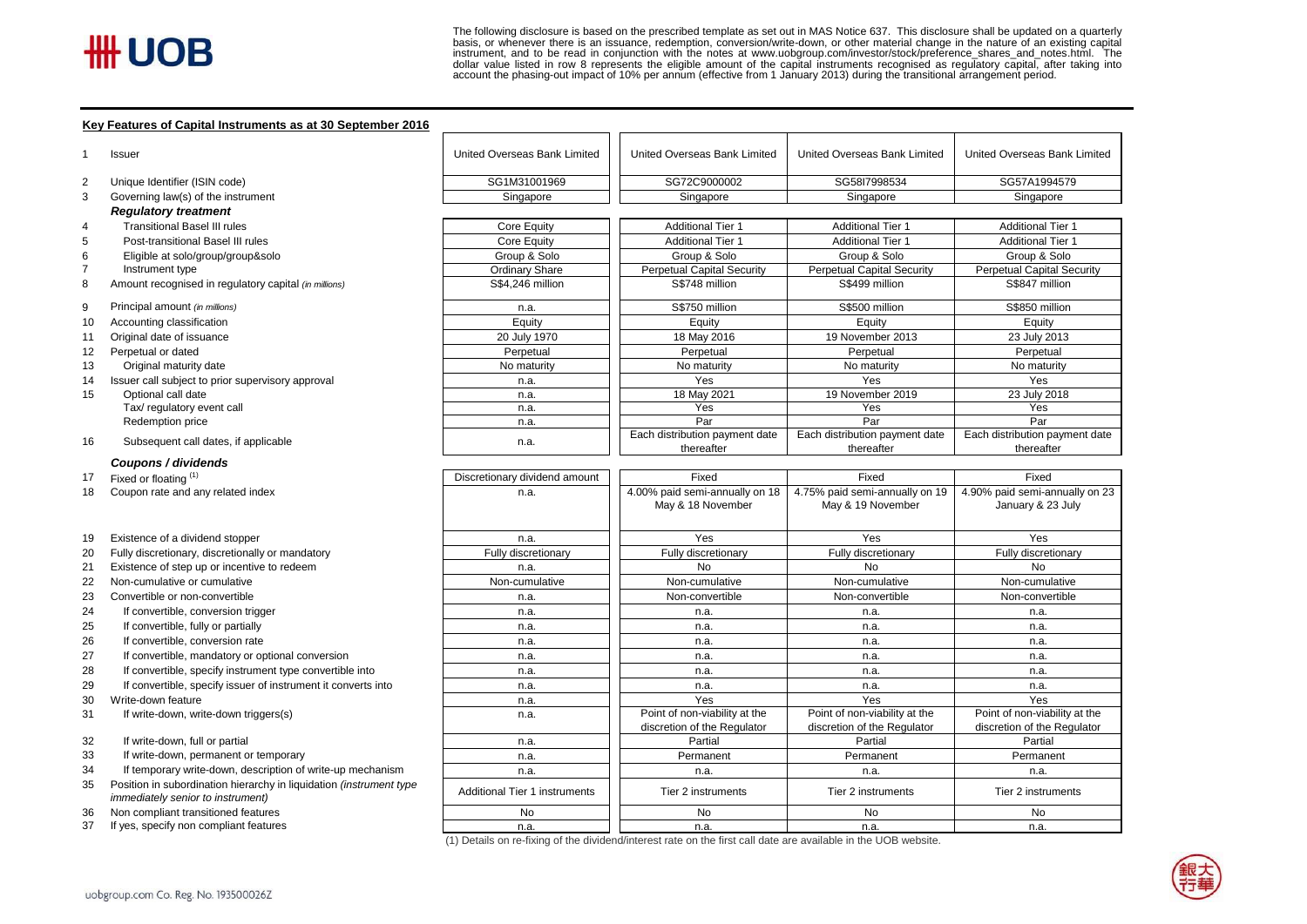# $H\text{H}$  UOB

 $12$ 

 $15$ 

30

### **Key Features of Capital Instruments as at 30 September 2016**

|          | ney I caldres or Oapharmstraments as at 50 Oeplember 2010                     |                               |                                                                                                                                                 |                               |                               |
|----------|-------------------------------------------------------------------------------|-------------------------------|-------------------------------------------------------------------------------------------------------------------------------------------------|-------------------------------|-------------------------------|
|          | Issuer                                                                        | United Overseas Bank Limited  | <b>United Overseas Bank Limited</b>                                                                                                             | United Overseas Bank Limited  | United Overseas Bank Limited  |
| 2        | Unique Identifier (ISIN code)                                                 | XS1485603408                  | XS1480822516                                                                                                                                    | XS1379133058                  | SG6QD3000002                  |
| 3        | Governing law(s) of the instrument                                            | Singapore                     | Singapore                                                                                                                                       | Singapore                     | Singapore                     |
|          | <b>Regulatory treatment</b>                                                   |                               |                                                                                                                                                 |                               |                               |
| 4        | <b>Transitional Basel III rules</b>                                           | Tier <sub>2</sub>             | Tier <sub>2</sub>                                                                                                                               | Tier <sub>2</sub>             | Tier <sub>2</sub>             |
| 5        | Post-transitional Basel III rules                                             | Tier <sub>2</sub>             | Tier <sub>2</sub>                                                                                                                               | Tier 2                        | Tier 2                        |
| 6        | Eligible at solo/group/group&solo                                             | Group & Solo                  | Group & Solo                                                                                                                                    | Group & Solo                  | Group & Solo                  |
|          | Instrument type                                                               | Subordinated Debt             | Subordinated Debt                                                                                                                               | Subordinated Debt             | Subordinated Debt             |
| 8        | Amount recognised in regulatory capital (in millions)                         | S\$818 million                | S\$123 million                                                                                                                                  | S\$952 million                | S\$503 million                |
| 9        | Principal amount (in millions)                                                | US\$600 million               | HK\$700 million                                                                                                                                 | US\$700 million $(2)$         | S\$500 million                |
| 10       | Accounting classification                                                     | Liability                     | Liability                                                                                                                                       | Liability                     | Liability                     |
| 11       | Original date of issuance                                                     | 8 September 2016              | 26 August 2016                                                                                                                                  | 16 & 24 March 2016            | 22 May 2014                   |
| 12       | Perpetual or dated                                                            | Dated                         | Dated                                                                                                                                           | Dated                         | Dated                         |
| 13       | Original maturity date                                                        | 8 March 2027                  | 26 August 2028                                                                                                                                  | 16 September 2026             | 22 May 2026                   |
| 14       | Issuer call subject to prior supervisory approval                             | Yes                           | Yes                                                                                                                                             | Yes                           | Yes                           |
| 15       | Optional call date                                                            | 8 March 2022                  | 26 August 2023                                                                                                                                  | 16 September 2021             | 22 May 2020                   |
|          | Tax/ regulatory event call                                                    | Yes                           | Yes                                                                                                                                             | Yes                           | Yes                           |
|          | Redemption price                                                              | Par                           | Par                                                                                                                                             | Par                           | Par                           |
| 16       | Subsequent call dates, if applicable                                          |                               | Not applicable. One time call only. Not applicable. One time call only. Not applicable. One time call only. Not applicable. One time call only. |                               |                               |
|          | Coupons / dividends                                                           |                               |                                                                                                                                                 |                               |                               |
| 17       | Fixed or floating (1)                                                         | Fixed                         | Fixed                                                                                                                                           | Fixed                         | Fixed                         |
| 18       | Coupon rate and any related index                                             | 2.88% paid semi-annually on 8 | 3.19% paid quarterly on 26                                                                                                                      | 3.5% paid semi-annually on 16 | 3.5% paid semi-annually on 22 |
|          |                                                                               | March and 8 September         | August, 26 November, 26<br>February and 26 May                                                                                                  | March and 16 September        | May and 22 November           |
| 19       | Existence of a dividend stopper                                               | <b>No</b>                     | <b>No</b>                                                                                                                                       | No                            | No                            |
| 20       | Fully discretionary, discretionally or mandatory                              | Mandatory                     | Mandatory                                                                                                                                       | Mandatory                     | Mandatory                     |
| 21       | Existence of step up or incentive to redeem                                   | <b>No</b>                     | No                                                                                                                                              | No                            | No                            |
| 22       | Non-cumulative or cumulative                                                  | Cumulative                    | Cumulative                                                                                                                                      | Cumulative                    | Cumulative                    |
| 23       | Convertible or non-convertible                                                | Non-convertible               | Non-convertible                                                                                                                                 | Non-convertible               | Non-convertible               |
| 24       | If convertible, conversion trigger                                            | n.a.                          | n.a.                                                                                                                                            | n.a.                          | n.a.                          |
| 25       | If convertible, fully or partially                                            | n.a.                          | n.a.                                                                                                                                            | n.a.                          | n.a.                          |
| 26       | If convertible, conversion rate                                               | n.a.                          | n.a.                                                                                                                                            | n.a.                          | n.a.                          |
| 27       | If convertible, mandatory or optional conversion                              | n.a.                          | n.a.                                                                                                                                            | n.a.                          | n.a.                          |
| 28       | If convertible, specify instrument type convertible into                      | n.a.                          | n.a.                                                                                                                                            | n.a.                          | n.a.                          |
| 29       | If convertible, specify issuer of instrument it converts into                 | n.a.                          | n.a.                                                                                                                                            | n.a.                          | n.a.                          |
| 30       | Write-down feature                                                            | Yes                           | Yes                                                                                                                                             | Yes                           | Yes                           |
| 31       | If write-down, write-down triggers(s)                                         | Point of non-viability at the | Point of non-viability at the                                                                                                                   | Point of non-viability at the | Point of non-viability at the |
|          |                                                                               | discretion of the Regulator   | discretion of the Regulator                                                                                                                     | discretion of the Regulator   | discretion of the Regulator   |
| 32       | If write-down, full or partial                                                | Partial                       | Partial                                                                                                                                         | Partial                       | Partial                       |
| 33       | If write-down, permanent or temporary                                         | Permanent                     | Permanent                                                                                                                                       | Permanent                     | Permanent                     |
| 34       | If temporary write-down, description of write-up mechanism                    | n.a.                          | n.a.                                                                                                                                            | n.a.                          | n.a.                          |
| 35       | Position in subordination hierarchy in liquidation (instrument type           | Unsubordinated and unsecured  | Unsubordinated and unsecured                                                                                                                    | Unsubordinated and unsecured  | Unsubordinated and unsecured  |
|          | immediately senior to instrument)                                             | obligations                   | obligations                                                                                                                                     | obligations                   | obligations                   |
|          |                                                                               |                               |                                                                                                                                                 |                               |                               |
| 36<br>37 | Non compliant transitioned features<br>If yes, specify non compliant features | <b>No</b><br>n.a.             | No<br>n.a.                                                                                                                                      | No<br>n.a.                    | No<br>n.a.                    |

(2) US\$500m 3.5% subordinated notes were first issued on 16 March 2016. This was followed by a re-tap for US\$200m on 24 March 2016, which will be consolidated and form a single series with the US\$500m tranche issued on 16 March 2016.